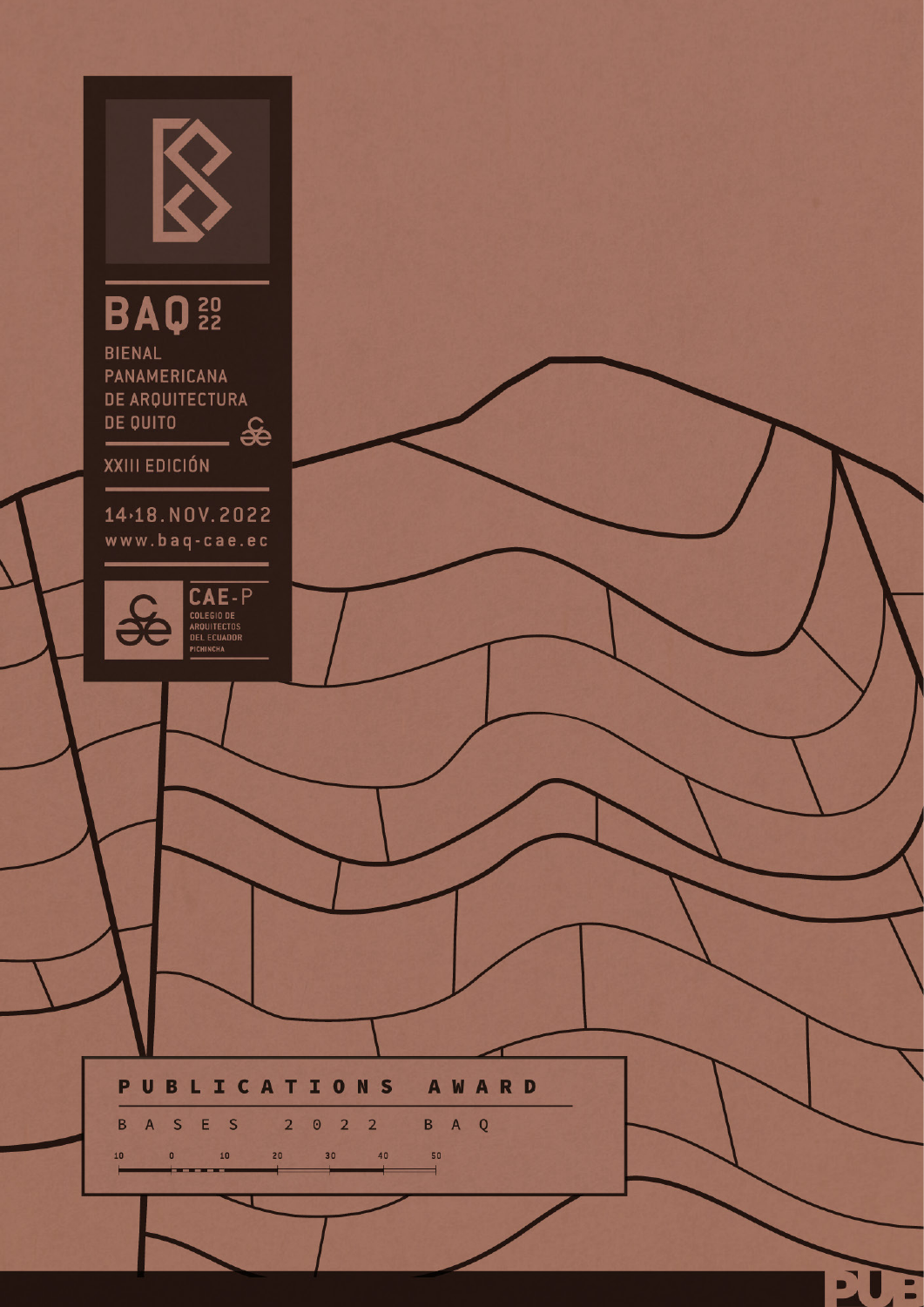# **INDEX**

### **THE 2022 BAQ PUBLICATIONS AWARD 01**

- 1.1 TURNING POINTS LOOKING BACK
- 1.2 THE BAQ AWARDS
- 1.3 BAQ AWARDS AT THE 23RD 2022 PAN-AMERICAN QUITO ARCHITECTURE BIENNIAL
- 1.4 PUBLICATIONS AWARD

### **CATEGORIES 02**

- **ENTRY CONDITIONS 03**
- **REGISTRATION PROCESS 04**
- **05 SUBMITION REQUIREMENTS**
- **JUDGING PROCEDURE 06**
- **JURY 07**
- **ENTRY FEES 08**

### **IMPORTANT DATES 09**

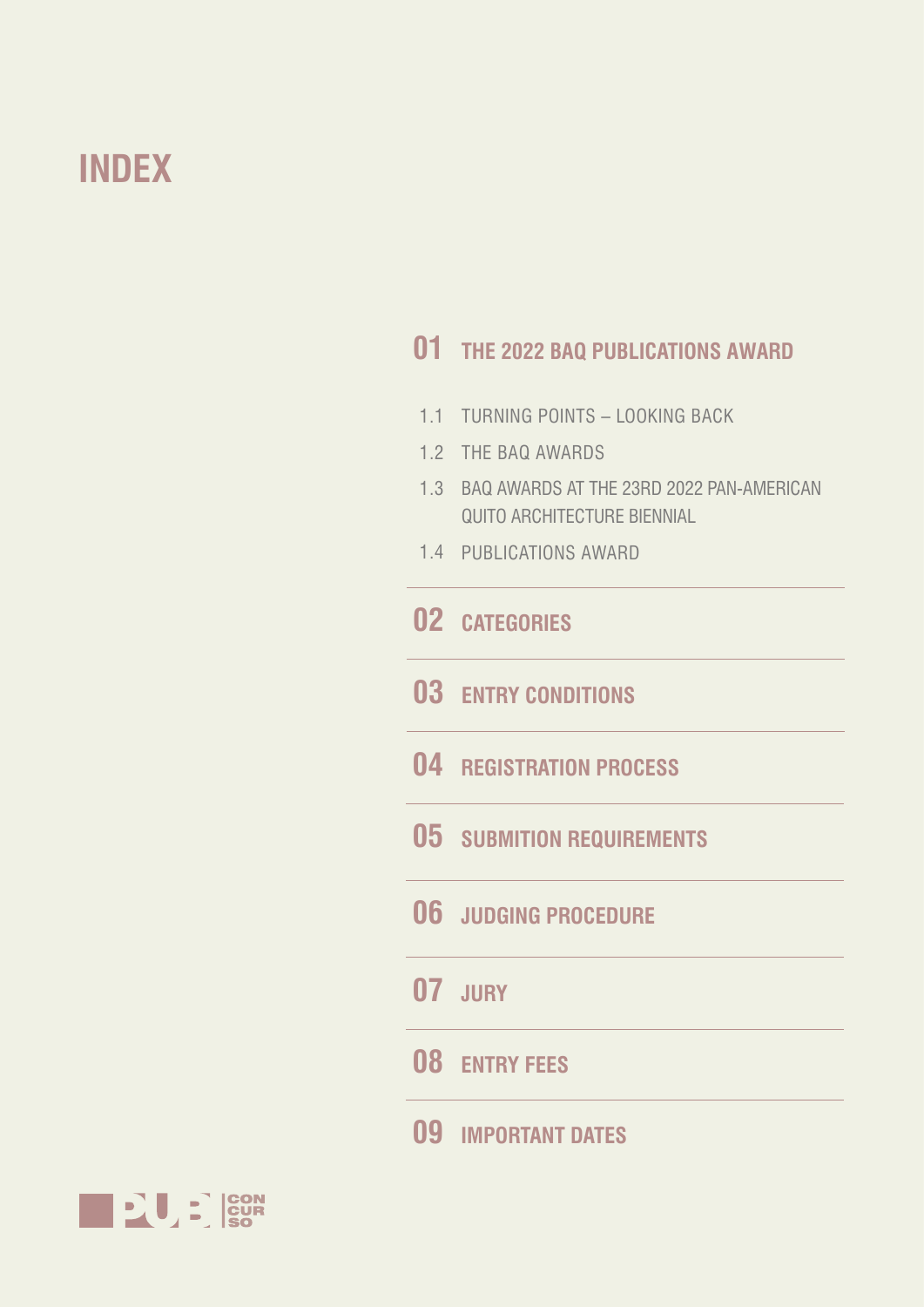

## **01 PUBLICATIONS AWARD BASES 2022 BAQ**

Since 1978, every November of every even year, the Ecuadorian Association of Architects – Pichincha Province (Colegio de Arquitectos del Ecuador Provincia Pichincha, CAE-P) organizes the Pan- American Quito Architecture Biennial BAQ, considered to be one of the most important events for architecture in the American region.

In every edition there is an exchange, comparison and analysis integrating architectural and urban production in the American continent, as well as ample debate on contemporary thinking.

The BAQ revolves around three axes:

- The BAQ Awards
- **The Academic Event**
- **Cultural Events and Exhibitions**

In every edition of the BAQ a particular theme is developed for the lectures and debates of the Academic Event. The BAQ Awards are a platform for the confrontation of contemporary production in the built environment. All axes are parallel and operate within specific objectives.

#### **BAQ2022 INFLECTIONS – REVISIT TURNING POINTS – LOOKING BACK 1.1.**

*In the current edition of the Biennial's Academic Seminar, there will be a discussion about architectural production during different turning points, determinants of the historical and cultural changes of the human scenario. Turning points that, concerning our practice, generate questions and demand reflections and actions from those involved.* 

*Following this, the BAQ2022, comparing opposite case studies, will seek a common ground where a dialogue can emerge from different points of view to discuss the relationship between moments and the spatial and transitory uses that the architectural project has offered. Moments in which diverse realities interact and present the challenge of adjusting scales and uses, from the domestic nucleus to the city and the territory.*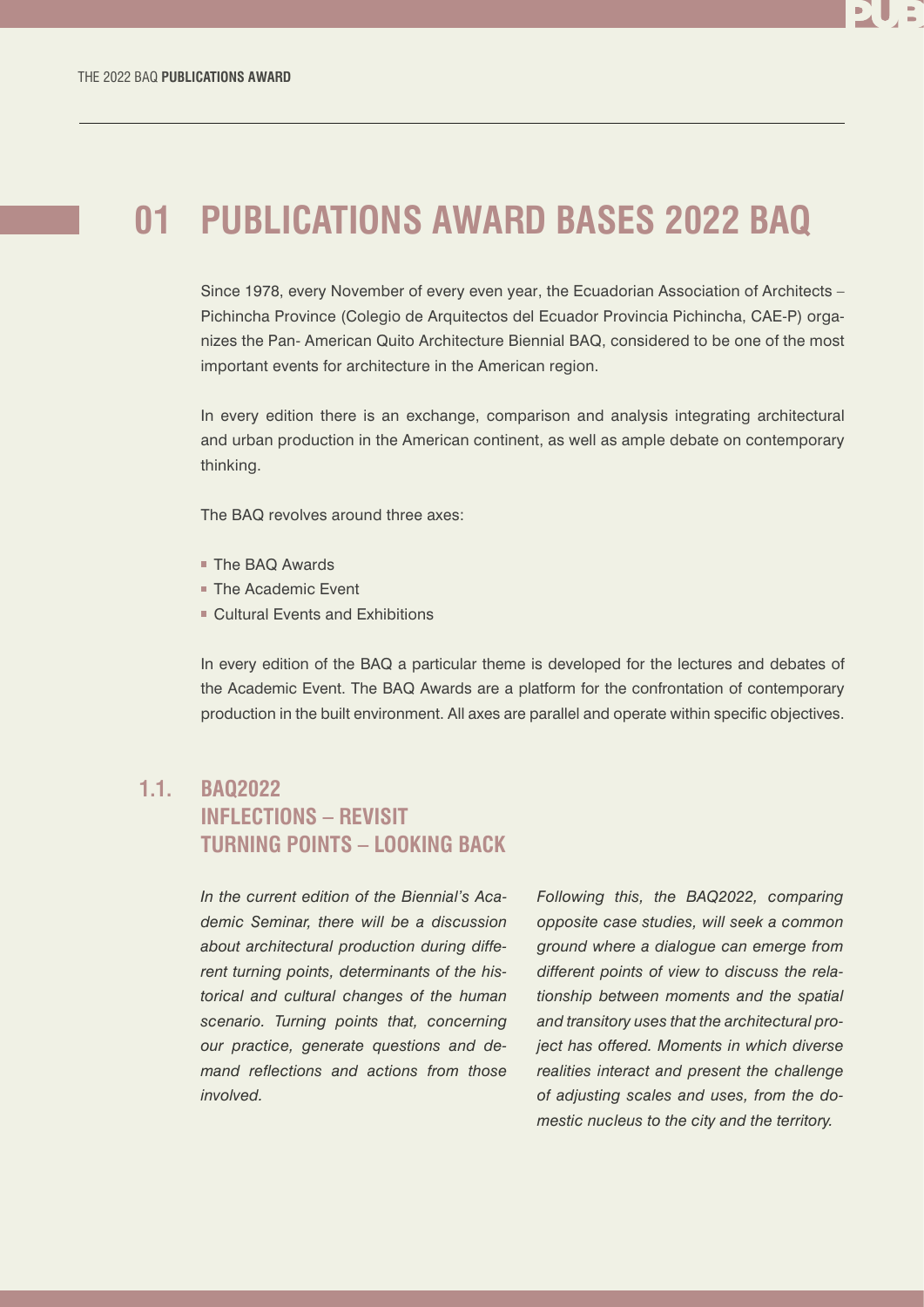

#### **1.2. THE BAQ AWARDS**

The BAQ Awards are an open call to all projects and publications built or published in the American continent during the four years previous to each edition of the BAQ. In its 22 editions, the award has had over seven thousand entries and has recognized important achievements and the strive for excellence in the fields of architecture and urbanism, in practice and theory.

All of the entries that meet the criteria described in this document will be judged in the different categories of the awards, and will form part of the BAQ Awards 2022 exhibition, as well as of the digital BAQ ARCHIVE (ARCHIVO BAQ)

www.arquitecturapanamericana.com.

#### **1.3. BAQ AWARDS AT THE 23RD 2022 PAN-AMERICAN QUITO ARCHITECTURE BIENNIAL**

The Organization Committee of the 23rd Edition of the Biennial has established as one of its main goals to consolidate and deepen both the processes and products of the BAQ Award which represent a fundamental axis and is a part of the original proposal of the Pan-American Quito Architecture Biennial. This has been considered in this document about the rules presented in this 23rd. edition of the BAQ.

**1.4. PUBLICATIONS AWARD**

> Open call for publications issued in the American continent during the four years previous to the BAQ2022 Biennial event. In this edition, the PUBLICATIONS AWARD has the following categories:

The BAQ Awards are subdivided into FIVE AWARDS which, in turn, each award is divided into several categories. These five awards are:

- National Award
- Pan American Award
- Habitat And Sustainability Award
- Publications Award
- Students Gold Medal Award
- **1.** Books
- **2.** e-Books
- **3.** Magazines
- **4.** Digital Magazines
- **5.** Websites or Blogs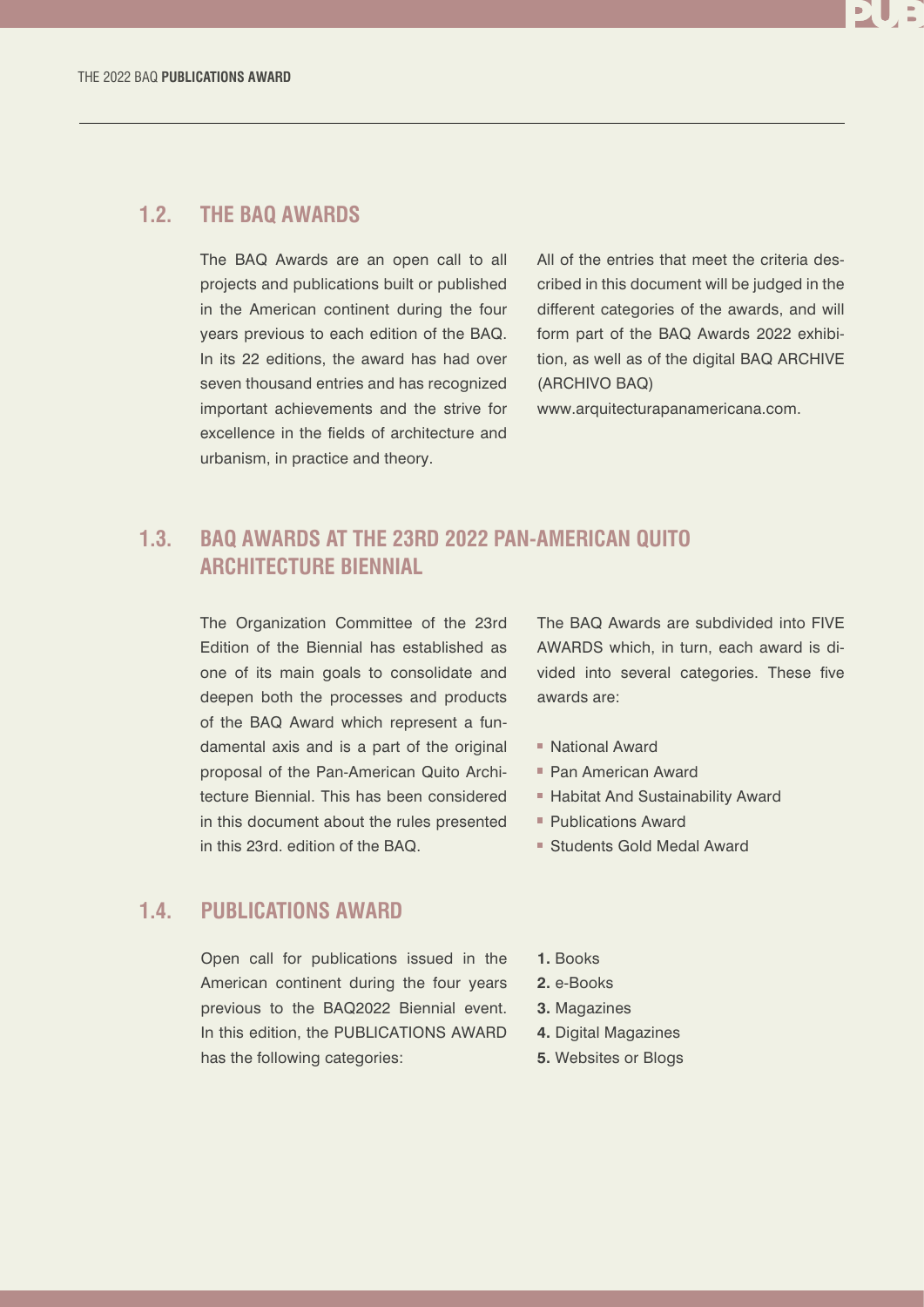# **02 CATEGORIES**

**BOOKS**

**E-BOOKS**

EE

Architecture books that meet the following requirements:

■ Be produced, edited and printed in the American continent.

Have at least 52 pages.

■ Be issued by a publisher or endorsed by a publishing label in the American continent.

Have verifiable distribution.

Have an ISBN (International Standard Book Number) code.

Architecture books in digital format that meet the following requirements:

- Be produced, edited and published in the American continent.
- Have at least 52 pages.

**Be issued by a publisher or endorsed by a** publishing label in the American continent.

- Have verifiable distribution.
- Have an ISBN (International Standard Book Number) code.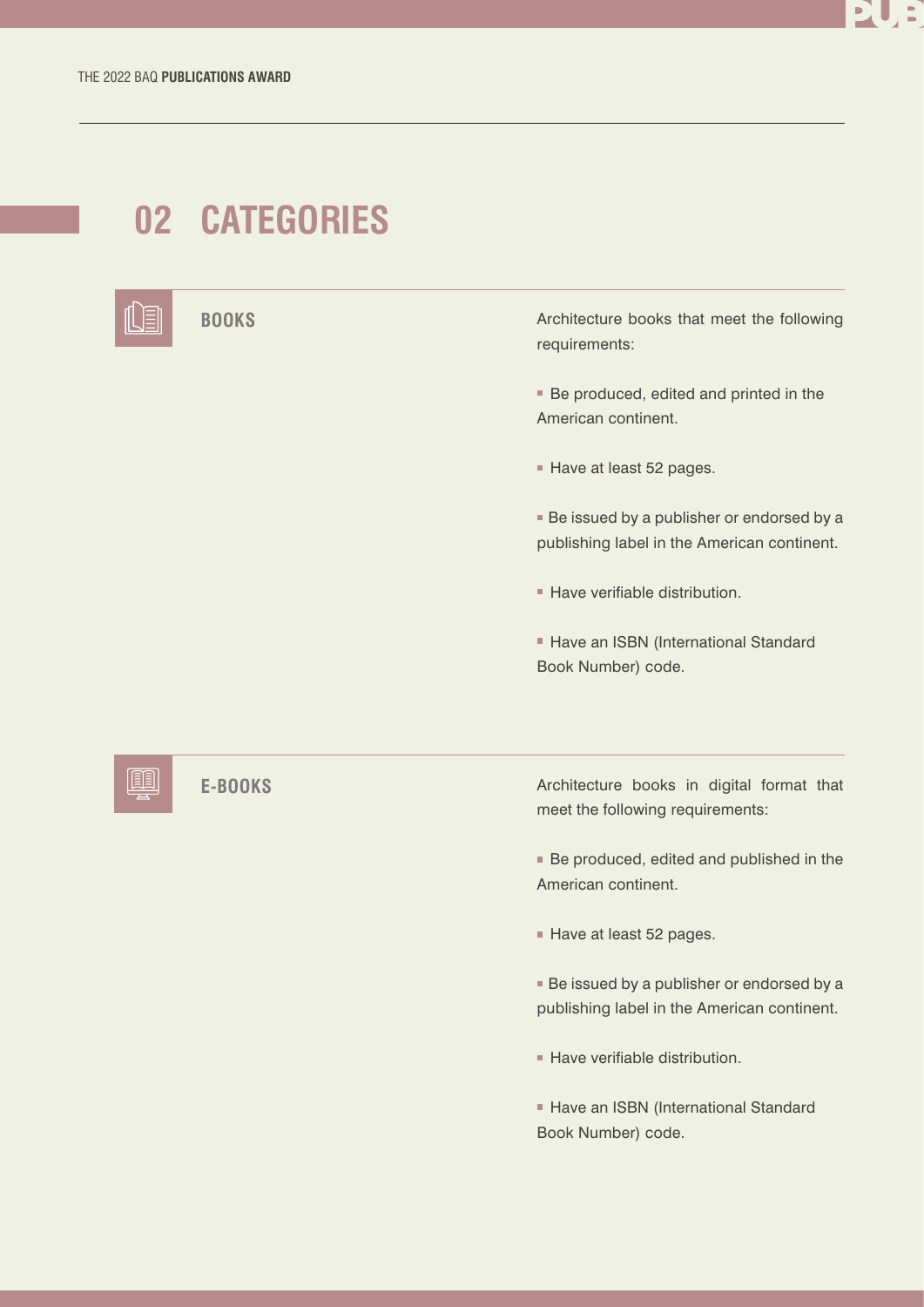



**MAGAZINES MAGAZINES Architecture magazines that meet the** following requirements:

> ■ Be produced, edited and printed in the American continent.

Have at least 5 consecutive years of publication and 15 printed issues published.

■ Be issued by a publisher or endorsed by a publishing label in the American continent.

Have verifiable distribution channels.

Have an ISSN (International Standard Serial Number).



### **DIGITAL MAGAZINES**

Architecture magazines in digital format that meet the following requirements:

 Be produced, edited and published in the American continent.

Have at least 5 consecutive years of publication and 15 issues published.

■ Be issued by a publisher or endorsed by a publishing label in the American continent.

- Have verifiable distribution channels.
- Have an ISSN (International Standard Serial Number)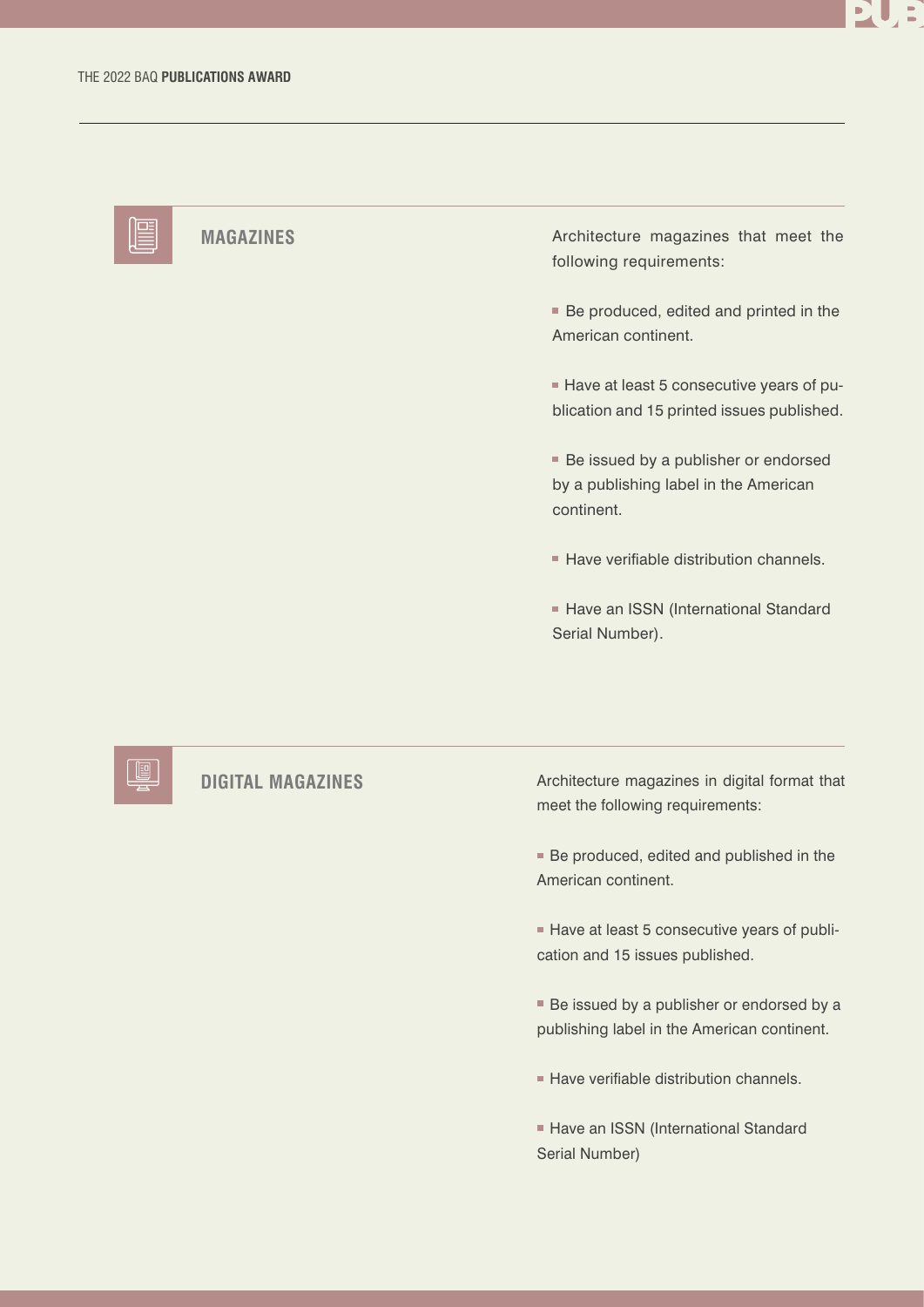

### **WEBSITES OR BLOGS**

Blogs or websites specialized in architecture, which meet the following requirements, may participate:

Have at least 5 consecutive years of verifiable periodical publications (with weekly renewals or updates).

- **Have an Editorial Board and Team.**
- Be based in the American continent.

### **ENTRY CONDITIONS 03**

- **Publications issued and printed in the** American continent.
- **Publications edited and printed between** 2018 and 2022.

# **REGISTRATION PROCESS 04**

- All entries must be made online on the BAQ webpage.
- All fields must be filled out.
- All publications must be complete and comply with each required format.
- Only the entry fee ensures the publication´s participation in the BAQ2022 awards.
- The publication must contain ALL its authors and collaborators.

recognition in past editions of the BAQ.

**Publications that did not win an award or** 

**The following documents will be genera**ted with the given information (authorship, team, among others):

· Certificates and verdict documents, in the case of being recognized or winning an award.

- · Credits for the BAQ2022 book
- · Credits for the BAQ digital archive:
- www. arquitecturapanamericana.com
- · Participation certificates.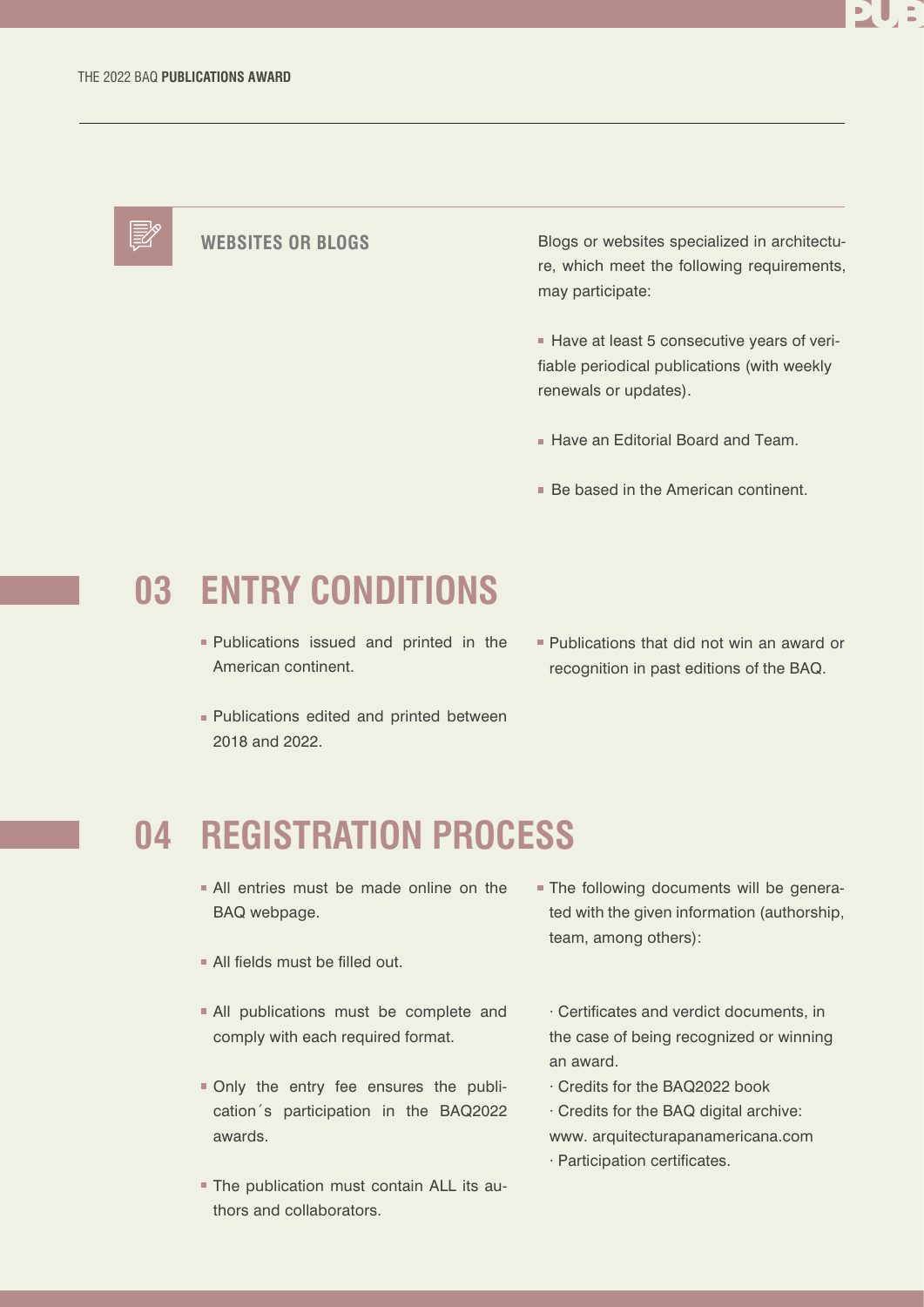### **NOTES**

- **Each project or publication may only be** entered once. If the same work has multiple entries by different authors, they will all be disqualified and the entry fees will not be refunded.
- **The organization committee does not take** responsibility for any errors or imprecisions in the information given in the entry forms.

## **SUBMITION REQUIREMENTS 05**

All the documents and information submitted will be forwarded to the jury for judging. The exhibition of participating and winning projects during the 2022 BAQ will be designed by the Organizing Committee of the 23rd edition of the Biennial. All entries will be exhibited.

**BOARD**

- Digital file of 3 A2 size sheets (42 cm  $\times$ 59.4 cm), horizontal (landscape), PDF format.
- **The design for the board format cannot** be modified and must be downloaded from the BAQ website.
- **The flag corresponding to the country** where the project is located must be inserted in the allocated space.
- **PDF** file no larger than 100 MB.

The Organizing Committee recommends that participants save the document in **high quality print.**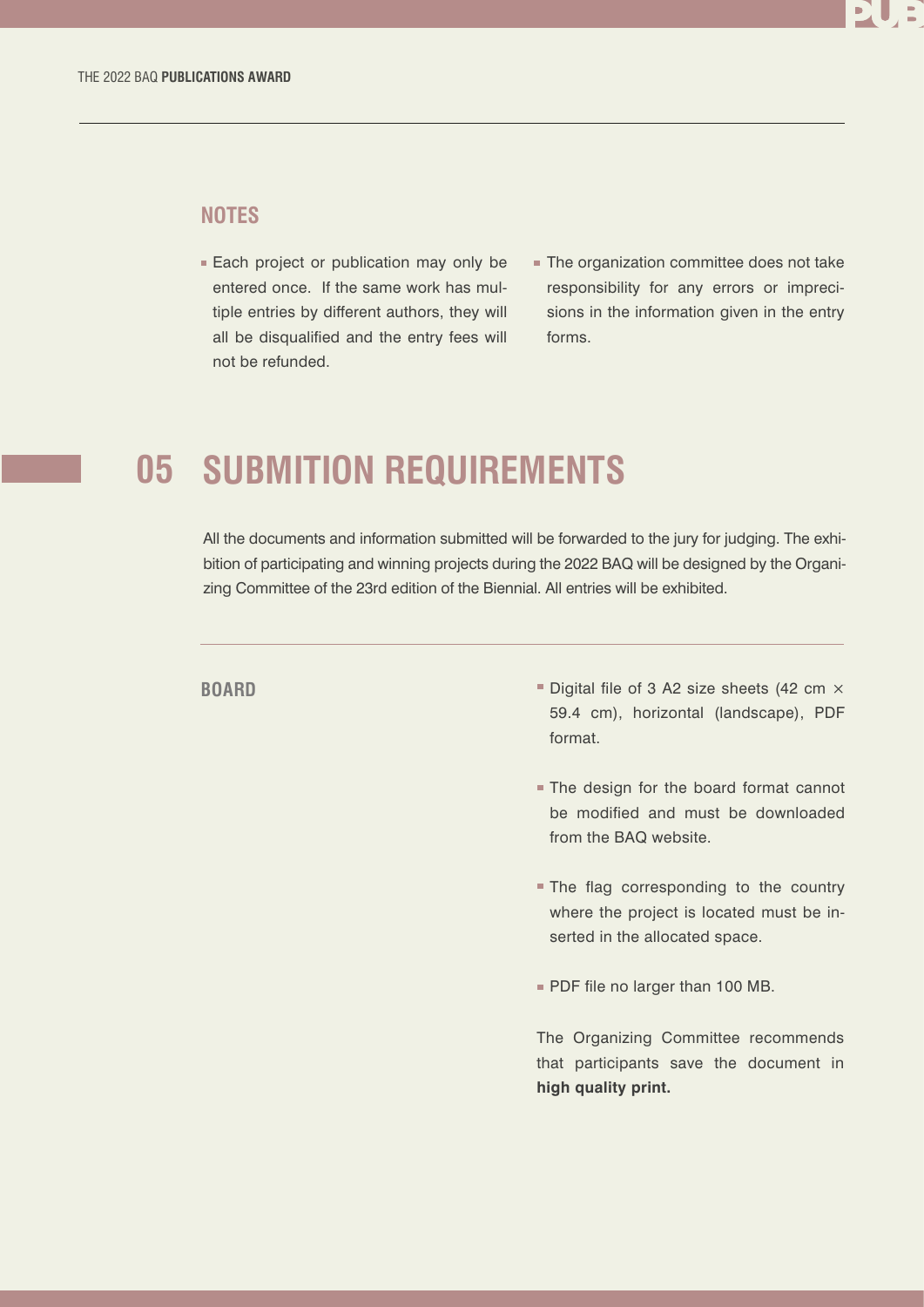

| <b>DESCRIPTIVE TEXT</b> | A descriptive text / synopsis of the book<br>or specialized publication in maximum<br>500 words or less.                                                                                                                                                                    |
|-------------------------|-----------------------------------------------------------------------------------------------------------------------------------------------------------------------------------------------------------------------------------------------------------------------------|
| <b>COVER PHOTOGRAPH</b> | Cover image of the book or publication.                                                                                                                                                                                                                                     |
|                         | Format: JPEG, A4 portrait, 300 dpi. reso-<br>lution                                                                                                                                                                                                                         |
|                         | Maximum size: 6 MB.                                                                                                                                                                                                                                                         |
| <b>IMAGES</b>           | • Maximum 5 images of the publication(s)<br>that illustrate the design, size, paper and<br>general aesthetics.<br>In the case of printed publications, inclu-<br>de photographs of the published issues.<br>Format: JPEG, 300 dpi. resolution<br>• Maximum size: 6 MB each. |
| <b>DIGITAL VERSION</b>  | Publication's PDF for exclusive use of the<br>jury.<br>Format: read-only format, not editable.<br>Maximum file size: 100 MB.                                                                                                                                                |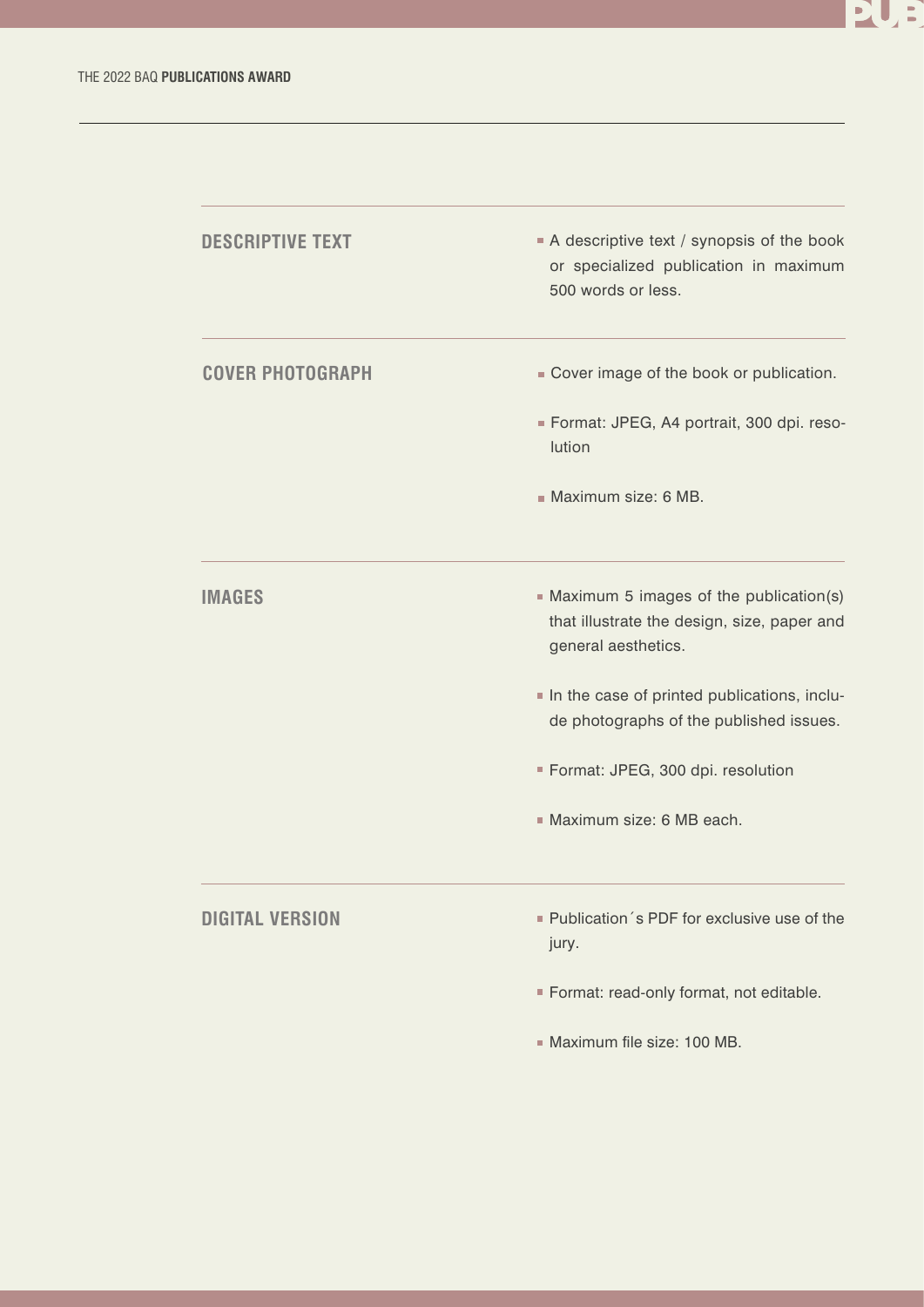### **HARD COPIES**

In the case of categories involving printed products, hard copies will be a requirement for participation.

Participants of the Publications Award are requested to send **one (1) original hard copy of the publication** that will later be included in the Library of the Ecuadorian Architecture Museum (https://www.cae.org.ec/museo-archivo-de-arquitectura-del-ecuador-mae).

The copy must be sent to the following address:

Colegio de Arquitectos del Ecuador-Pichincha. Bienal Panamericana de Arquitectura de Quito Núñez de Vela N35-204 e Ignacio San María 170515 Quito, Ecuador

#### **Entries that do not comply with the established format will be automatically disqualified.**

All the information in every entry will form part of the BAQ ARCHIVE. No economic retribution will be recognized for images or photographs used in the exhibitions and publications. The Biennial may use this information to communicate it as needed in print or digitally, in exhibitions and/or publications.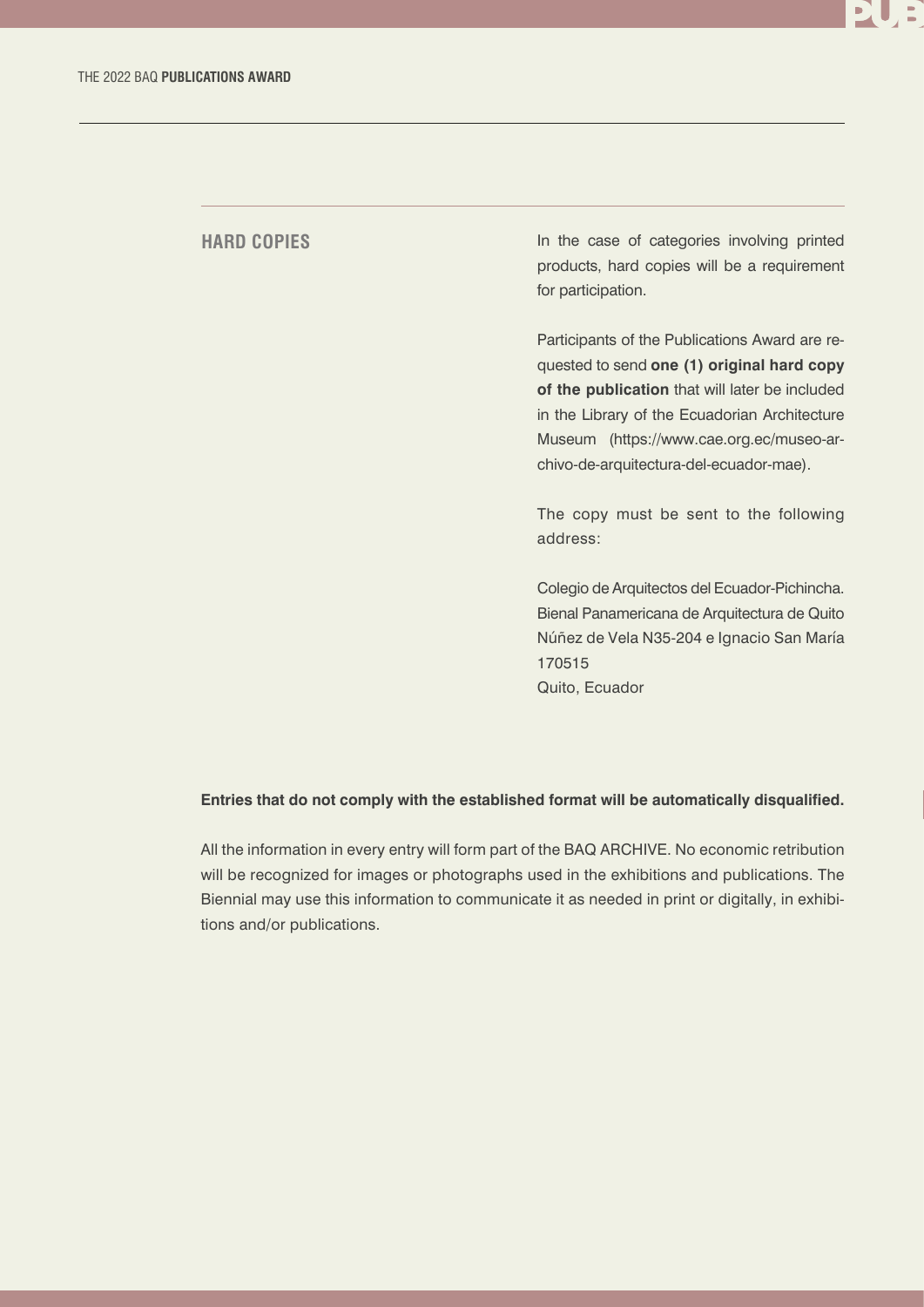

### **JUDGING PROCEDURE 06**

The first stage will recognize the best entries in each category; these will be determined as finalists and will go through to the second stage.

These finalists will be recognized as the selection representing the best in the American continent, and such will receive:

- Finalist Diploma
- **Publication in the BAQ2022 Book**
- **Publication as a finalist in the BAQ Archive:** www.arquitecturapanamericana.com
- **Promotion as a finalist at a national and in**ternational level.

#### **STAGE 1 STAGE 2**

The winners of each category will be chosen from the group of selected finalists.

The winners of each category will receive:

- **Winner trophy**
- Winner diploma
- Publication in the BAQ2022 Book
- **Publication as a winner in the BAQ Archive:** www.arquitecturapanamericana.com
- **Promotion as a winner at a national and in**ternational level.

### **JURY 07**

The Ecuadorian Association of Architects – Pichincha (Colegio de Arquitectos del Ecuador Provincia Pichincha, CAE-P) and the Organizing Committee of the 23rd BAQ 2022 reserve the right to select the jury members. This selection will be made considering experience and recognition in the field of architecture at a national and international level, and the relevance of the jury´s familiarity with each category.

The decisions made by the jury are final and all the finalists and winners will be assigned as defined in the chart.

**No awards are to be declared null, unless exceptionally justified by the jury.**